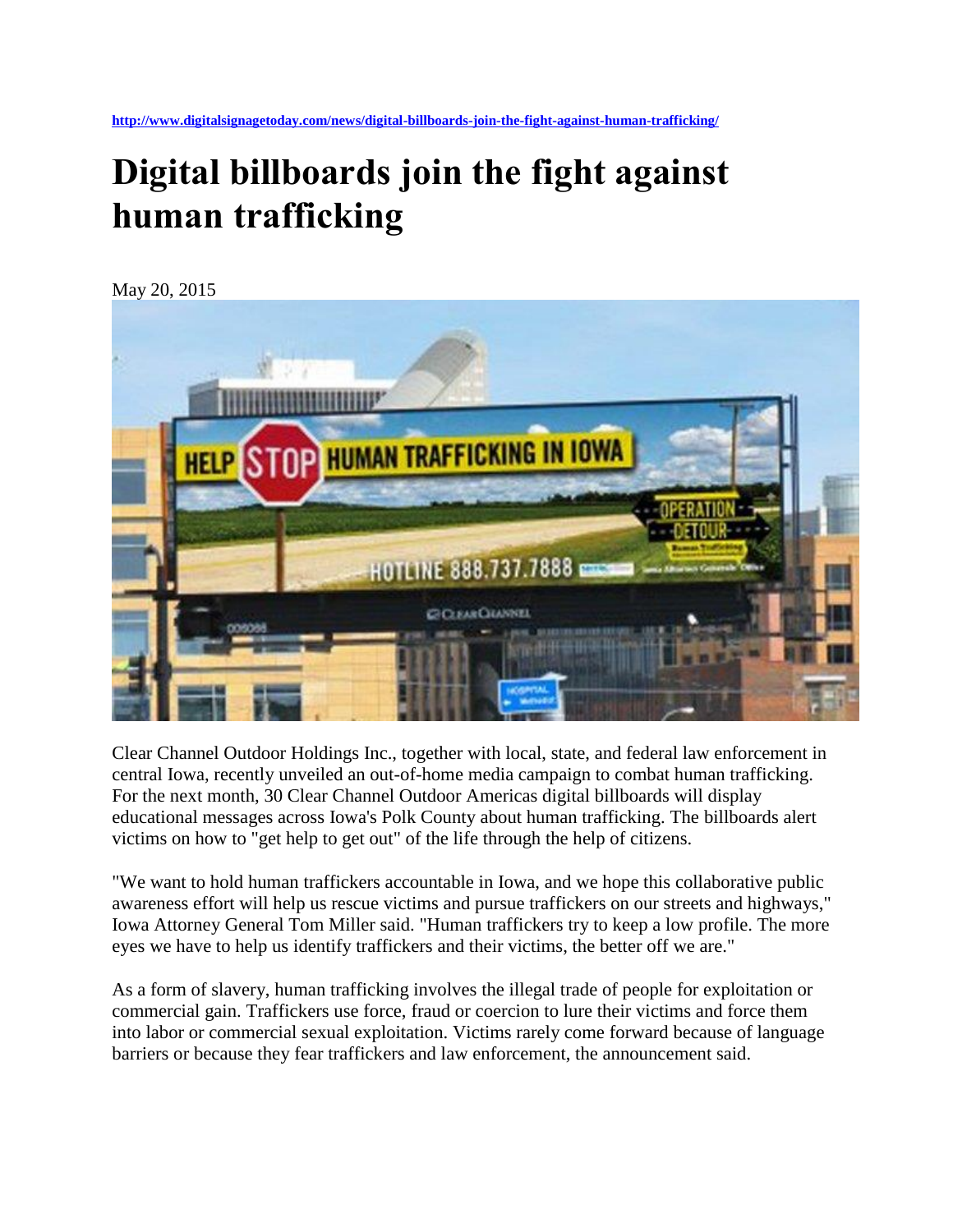In 2014, the National Human Trafficking Resource Center hotline fielded 24 reports of human trafficking in Iowa, with more than half involving minors. Since 2007, the hotline has received reports of nearly 100 incidents. The International Labor Organization estimates that there are 21 million people worldwide who are victims of forced labor. Of those, ILO estimates that 4.5 million are victims of forced sexual exploitation.

"Human trafficking is found in our own communities regardless of socio-economic status," said Terry Hernandez, executive director of the Chrysalis Foundation, a public foundation supporting girls and women in the greater Des Moines area. "In Iowa, we find foster care children and runways are particularly vulnerable to the commercial sex industry; for Chrysalis, our concern is for girls in our after-school programs across the metro area. Our goal is to collaborate with local, state and federal law enforcement agencies to prevent victimization, and recover and provide a path for healing for victims of human trafficking. Chrysalis is grateful to be partnering with Clear Channel and Iowa's law enforcement leadership as we work to unmask this epidemic in our society. This partnership is a major step in providing prevention, awareness, advocacy and victim recognition within our communities."

The digital billboard messages inform trafficking victims who may be unaware that resources exist to help them, and urge the public to help identify and report suspicious activity. The ads direct passersby to the NHTRC's 24-hour, multilingual and confidential hotline for victims and community members.

According to FBI Omaha Field Office Acting Special Agent Thomas Metz, "The FBI, in conjunction with its state and local law enforcement partners will continue to work hard to combat human trafficking. It is a destructive crime impacting not only its victims but society as a whole. Detecting human trafficking is essential to stopping it and an awareness initiative like the one commencing today will work toward uncovering this grievous crime."

CCOA launched its first anti-human trafficking campaign in Philadelphia in 2012 and has since supported campaigns in Baltimore, Las Vegas, Los Angeles, Miami, Milwaukee, New Jersey, New York, Phoenix, San Francisco, Seattle, and across the entire state of Texas and Indiana. This is CCOA's 17th anti-human-trafficking campaign. The data shows that these campaigns drive calls to the hotline, including tips and requests by victims for help.

"We are proud to be part of such an important campaign to raise awareness of human trafficking in Des Moines and beyond. Billboards and other outdoor media are a powerful way to reach people while also targeting specific audiences, and Clear Channel has a long history of working with law enforcement, government agencies and nonprofits on myriad public safety and community building initiatives," Tim Jameson, president, CCOA-Des Moines, said. "Modern slavery is a pervasive scourge that affects all of us in all of our communities. Knowing there is help and a safe place to go is an important first step in surviving slavery, so we all hope this Polk County campaign will be a strong and visible step forward in the fight against this important problem.